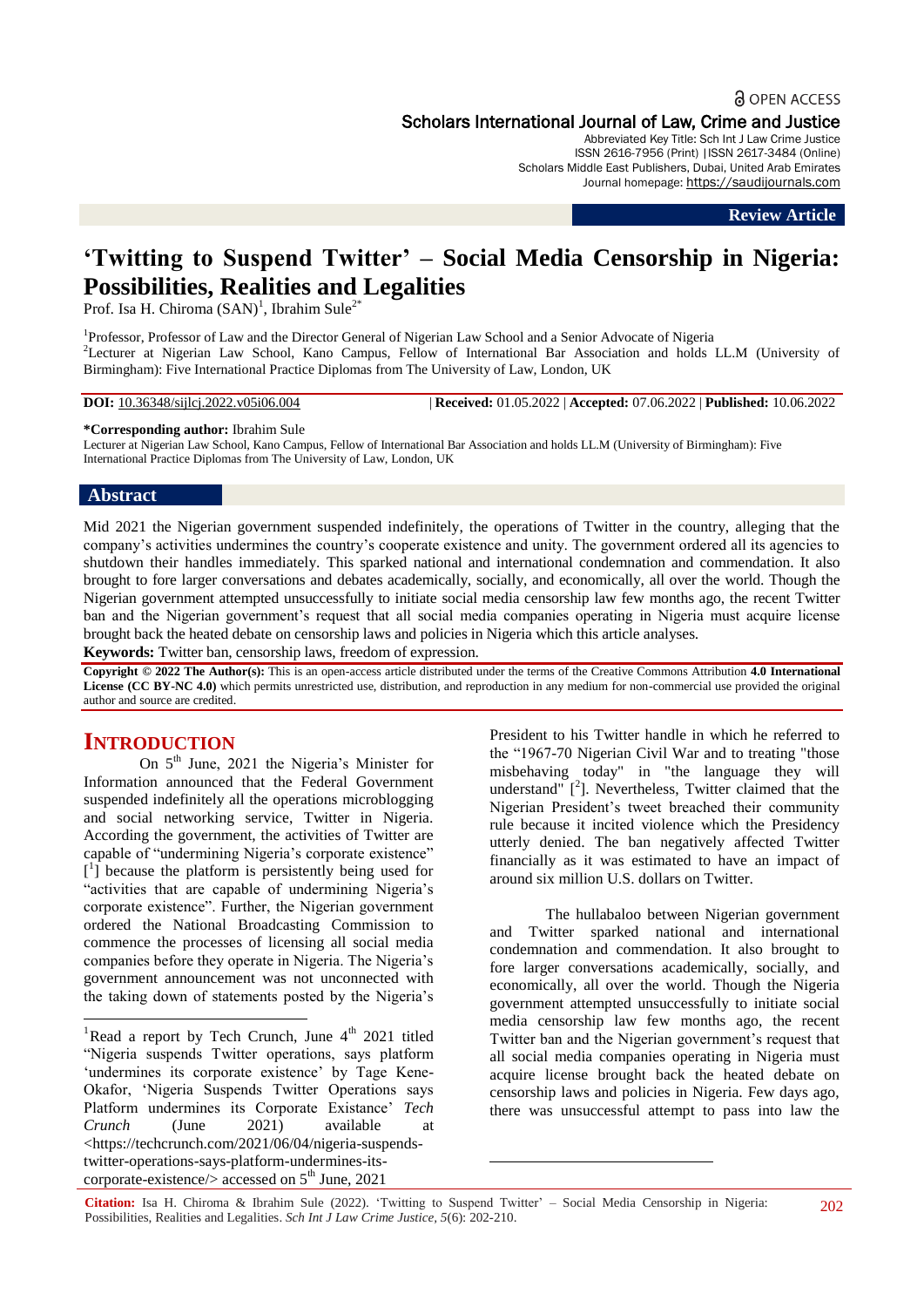Protection from Internet Falsehood and Manipulation Bill 2019 $[^3]$ .

This article critically examines some selfcensorship and social media accountability policies and statements of Twitter and some censorship laws in Germany, Australia and Russia. The article concludes in view of the current world realities and the situation in Nigeria, there is need for Nigeria to follow the suit of other countries, to have a reasonable set of censorship policies and laws. This will go along way in curtailing the misuse of social media plat forms to spread religious violence, hate speech and other forms of political violence.

# **Introduction - Understanding Twitter and Tweets**

Twitter was initially Twttr and was found in 2006 by Jack Dorsey, Noah Glass, Biz Stone and Evan Williams (formerly of Google). The company's name was ironically inspired by inspired "in part by bird sounds, and adopted after some other choices (including FriendStalker) were rejected" [<sup>4</sup>].

The company became one of the world-famous social media microblogging companies in the world from 2017 when it made its first profit. With the market cap of about \$ 54.35 billion and 4900 employees in 2019 the company.

The company was mainly established "to serve the public conversation"  $\binom{5}{1}$ . This because if people are freely allowed to converse and communicate, they will be able to express themselves, while "[v]iolence, harassment and other similar types of behavior discourage people from expressing themselves, and ultimately diminish the value of global public conversation"  $\lceil^6\rceil$ .

# **Twitter self-censorship**

1

Under Twitter Rules, conversation or communication on terrorism, child sexual exploitation,

*Proposal Would Criminalize Criticism of Government*, available on one on the one on the set of  $\alpha$ 

<sup>4</sup>See Nick Bilton, 'All is Fair in Love and Twitter' *The New York Times Magazine* (2021) found at [<https://www.nytimes.com/2013/10/13/magazine/all-is](https://www.nytimes.com/2013/10/13/magazine/all-is-fair-in-love-and-twitter.html)[fair-in-love-and-twitter.html>](https://www.nytimes.com/2013/10/13/magazine/all-is-fair-in-love-and-twitter.html) accessed on 5th June, 2021 and "Twitter Launches" This Day in History, found on [https://www.history.com/this-day-in](https://www.history.com/this-day-in-history/twitter-launches)[history/twitter-launches](https://www.history.com/this-day-in-history/twitter-launches) accessed on 5th June, 2021 5 See The Twitter Rules

[https://help.twitter.com/en/rules-and-policies/twitter](https://help.twitter.com/en/rules-and-policies/twitter-rules)[rules](https://help.twitter.com/en/rules-and-policies/twitter-rules) 6 ibid

violence, hateful conduct, suicide or self-harm or other illegal activities including selling, buying or facilitating any illegal transaction is against Twitter Rules and therefore breaches its Terms and Service and bound to be removed upon proper request. Posting or publishing "other people's private information (such as home phone number and address) without their express authorization and permission" is also not allowed. Nonconsensual private nudity of persons or their pictures are also not permitted to be post in Twitter.

#### **Twitter range of enforcement options**

A tweet content, being user"s direct individual tweet or direct message or an entire account may violate Twitter"s Policy, or Twitter Rules or Twitter Terms of Service. Both the tweet and the user's account can as well be in such breach. In any case of breach, Twitter can take any of the following steps  $\left[ \right]$ :

# **1. Tweet-level enforcement**

This is an enforcement action taken on tweet from a healthy Twitter account that unfortunately posted by mistake tweet that violates Twitter"s rules which post adjudged "misleading or disputed" leading to harm. Twitter treats Tweets of this category in the following ways:

- **Limiting Tweet Visibility** Twitter may restrict the visibility of such tweets in all search results, timelines and replies throughout Twitter. This will mean that the user"s tweet, replies and comments will not be seen by any other Twitter user and when his username or tweet is searched in Twitter. there will be no result at all. This will appear to be passive lockout of the user.
- **Requiring Tweet Removal** A person who violates Twitter Rules may also be required to remove the tweet himself and unless he does that he would not be allowed to tweet, reply or share anything on Twitter. The person will be asked to remove such tweet by notification to his email wherein such tweet is identified and the policy he violated stated clearly. Upon receiving such email, the person is expected to remove the tweet or he appeal against Twitter"s decision if the user believes that Twitter made the decision in error.

# **Interim Hiding of the Violating Tweet**

 $\overline{\phantom{a}}$ 

In the interim period when Twitter requires user to remove the violating tweet and user's removal. Twitter may temporarily hide such tweet from other users and a notice will be placed on the user's profile page instead that such tweet violates Twitter's Rules and the notice will continue to be place for 14 days even after such tweet is eventually removed.

However, there are exceptions to this rule. In rare cases and in the public interest, Twitter may allow

© 2022 |Published by Scholars Middle East Publishers, Dubai, United Arab Emirates 203

<sup>3</sup> See a Human Rights" Watch Report, *Nigerians Should Say No to Social Media Bill*

[<sup>&</sup>lt;https://www.hrw.org/news/2019/11/26/nigerians-](https://www.hrw.org/news/2019/11/26/nigerians-should-say-no-social-media-bill)

[should-say-no-social-media-bill>](https://www.hrw.org/news/2019/11/26/nigerians-should-say-no-social-media-bill) accessed on 12th June, 2021

<sup>7</sup> See Twitter Range of Enforcement Options [https://help.twitter.com/en/rules-and](https://help.twitter.com/en/rules-and-policies/enforcement-options)[policies/enforcement-options](https://help.twitter.com/en/rules-and-policies/enforcement-options)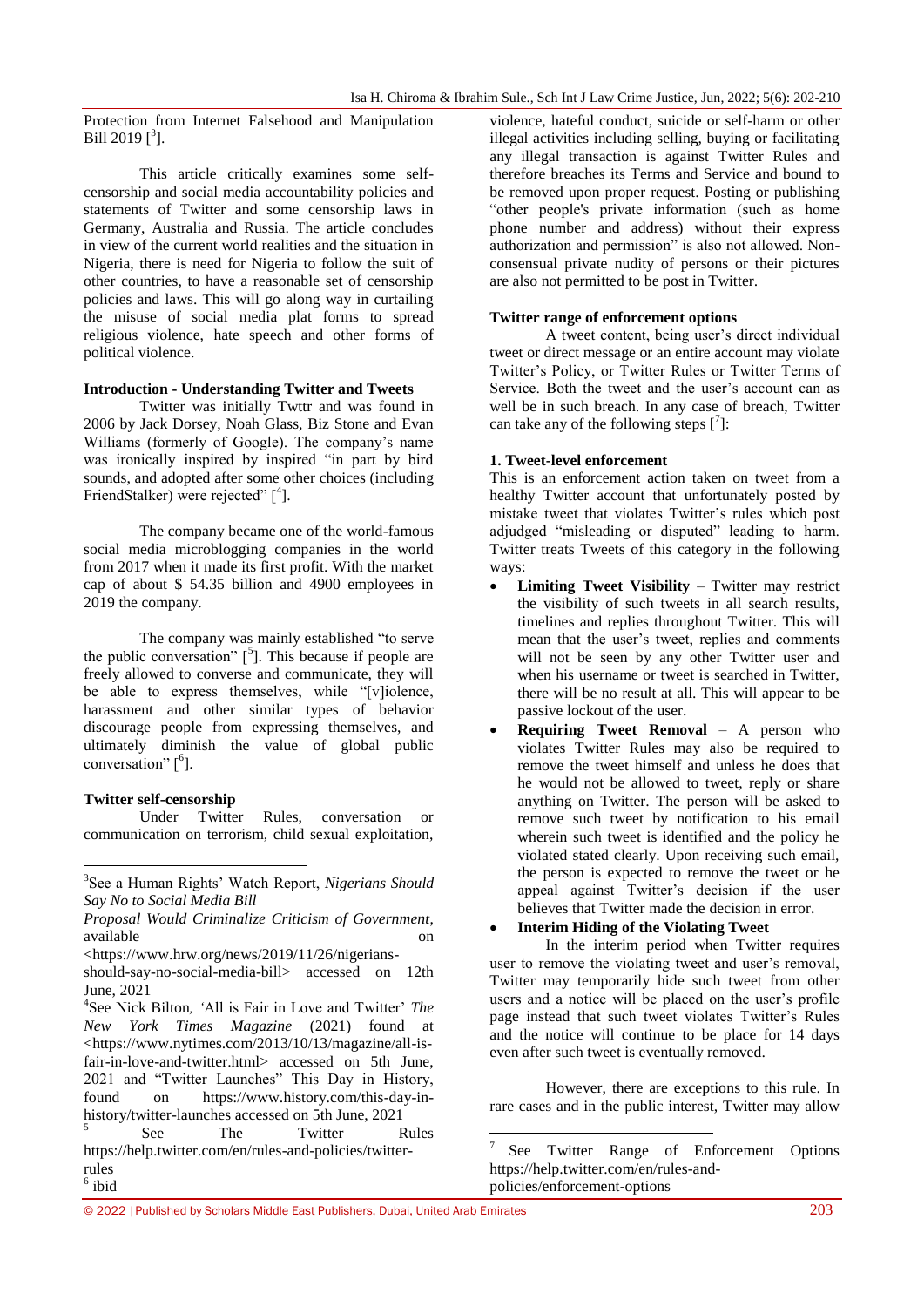tweets that may otherwise be removed. This normally happens when Twitter access the tweet and discovers that, it "directly contributes to understanding or discussion of a matter of public concern"  $[{}^8]$ . However, such tweet we will be placed "behind a notice providing context about the rule violation that allows people to click through to see the Tweet"  $[9]$ . Such tweets are usually from elected government or its officials "[representing] a current or potential member of a local, state, national, or supra-national governmental or legislative body"  $[10]$  with over 100,000 followers. The tweet will therefore have limited reach in Twitter because algorithmically it will not be recommended for retweet, likes or sharing. Any tweet that is put behind notice of violation will not be available in the "Top Tweets", home timeline, safe search, tweet recommendations via push and notification tab, live event timeline and explore tab.

Take note that, where a tweet "includes a declarative call to action that could harm a specific individual or group"  $[11]$  or it shares information that directly will interfere with someone's exercise of fundamental rights, Twitter is 'more likely' to remove such tweet without recourse to the user or placing any notice on the tweet.

This could be exactly what Twitter claimed to have happened to President Buhari's tweet.

#### **2. Direct Message-Level Enforcement**

These are enforcement actions taken on useruser message that violates Twitter Rules. This is usually when in direct user-user message or conversation a user reports to Twitter another user as violating Twitter"s Rules by sending him such direct message. Twitter will then stop the user from sending any further message to the reporter and will remove such violating message from the reporter's inbox. It should be noted however. if the reporter continue to send message to the user after reporting, Twitter will deem that the said reporter decides to resume conversing with the user. However, if in a direct group message, there is report of violation of Twitter Rules by a user in that group, Twitter can place a notice behind such message to ensure that no one else in that group sees it  $\lceil 12 \rceil$ .

[https://help.twitter.com/en/rules-and-policies/public](https://help.twitter.com/en/rules-and-policies/public-interest)[interest](https://help.twitter.com/en/rules-and-policies/public-interest)

**.** 

<sup>12</sup> Direct Message-Level Enforcement [https://help.twitter.com/en/rules-and](https://help.twitter.com/en/rules-and-policies/enforcement-options)[policies/enforcement-options](https://help.twitter.com/en/rules-and-policies/enforcement-options)

#### **3. Account-Level Enforcement**

These are enforcement actions taken on an account that violates Twitter Rules. Twitter may take action against an entire account when the user violates Twitter Rules in an "egregious way"  $[13]$ , or that the user has repeatedly been violated the rules even when Twitter sent him notifications for violence.

#### **Steps of enforcement**

#### **Requiring the user to edit**

When an account profile, information or media is found to be in breach of Twitter Rules or policies, the account may be temporarily unavailable on Twitter and require the user to edit such media or profile to come to compliance. In the request to edit, Twitter always state which policy the user breaches and which media breaches the policy.

# **Placing account on "Read-only" Mode**

Where a healthy Twitter account is unfortunately in middle of an "abusive episode", Twitter may temporarily make such account "read-only" thereby "limiting their ability to Tweet, Retweet, or Like content until calmer heads prevail"  $\int_1^{14}$ . And when this is done, users can only read their timeline and send direct message to his followers and nothing more. Depending on the nature of such violation, the readonly mode can last from twelve hours to seven days, during which other users see and engage such user.

#### **Verifying Ownership of Anonymous Account**

To prevent abuse of privilege to have anonymous account from harassing other users hiding behind anonymity, Twitter also requires the owners of such anonymous account to verify their account ownership by his phone number or email address. This normally happens on suspicion of operating multiple accounts and such accounts will be temporarily locked until the owner provides his verifiable phone number or email address. During such period the owner cannot tweet and retweet

# **Glorification of Violence**

In March 2019, Twitter reviewed its policies and included what it terms Glorification of Violence Policy. The said policy partly stated thus:

"Glorifying violent acts could inspire others to take part in similar acts of violence. Additionally, glorifying violent events where people were targeted on the basis of their protected characteristics (including: race, ethnicity, national origin, sexual orientation, gender, gender identity, religious affiliation, age, disability, or serious disease) could incite or lead to further violence motivated by hatred and intolerance. For these reasons, we have a policy against content that glorifies acts of

1

© 2022 |Published by Scholars Middle East Publishers, Dubai, United Arab Emirates 204

<sup>&</sup>lt;sup>8</sup> See About Public-Interest Exceptions on Twitter -Defining Public Interest

<sup>&</sup>lt;sup>9</sup> ibid

 $10$  Ibid

<sup>11</sup> See [https://help.twitter.com/en/rules-and](https://help.twitter.com/en/rules-and-policies/public-interest)[policies/public-interest](https://help.twitter.com/en/rules-and-policies/public-interest)

<sup>&</sup>lt;sup>13</sup> Account-Level Enforcement at

[https://help.twitter.com/en/rules-and](https://help.twitter.com/en/rules-and-policies/enforcement-options)[policies/enforcement-options](https://help.twitter.com/en/rules-and-policies/enforcement-options)

 $^{14}$  ibid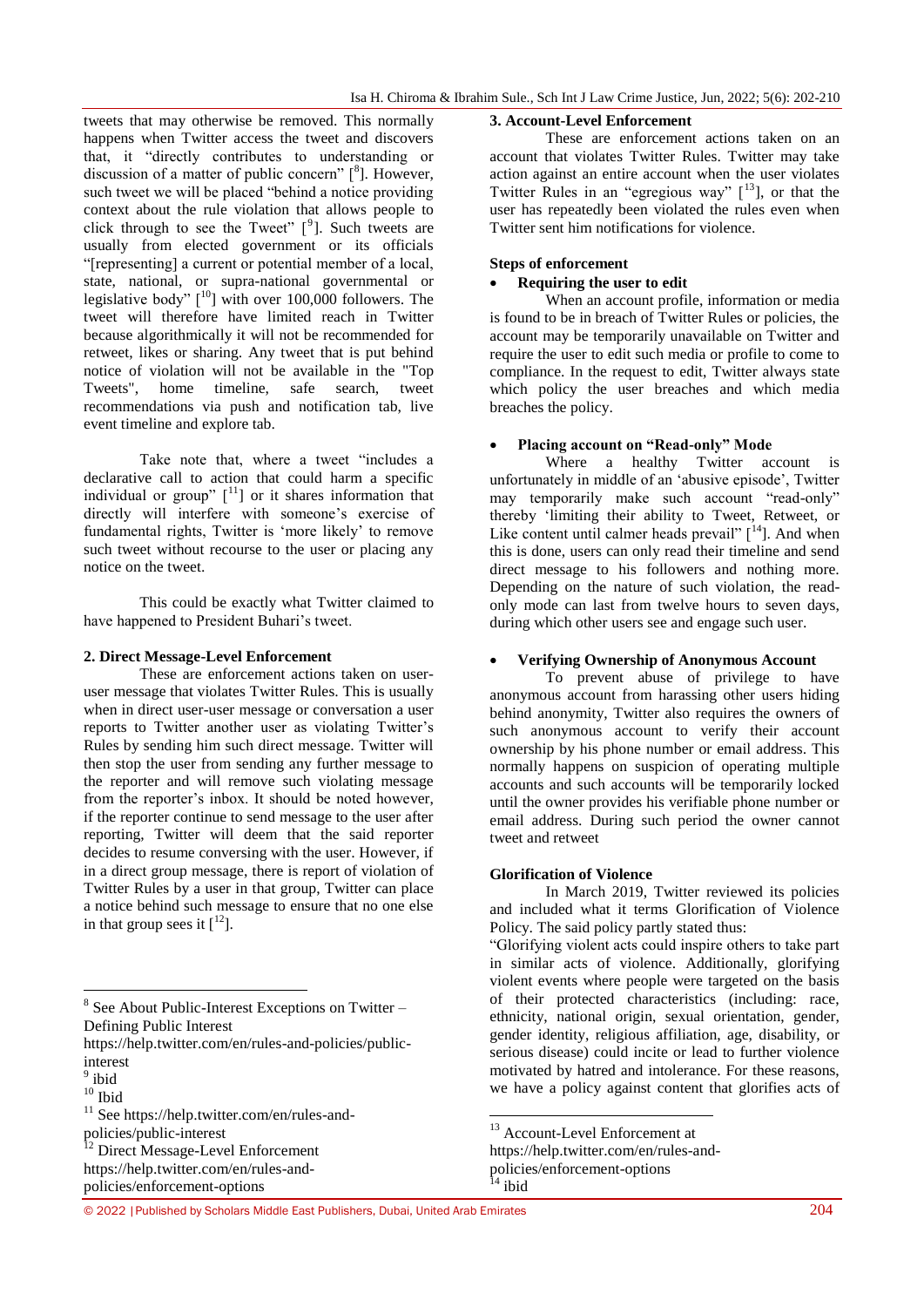violence in a way that may inspire others to replicate those violent acts and cause real offline harm, or events where members of a protected group were the primary targets or victims"  $\lceil \frac{15}{1} \rceil$ .

Under this policy, any user who glorify, celebrates, praises or condoles any form of violence, crime or violent event targeted at some people or someone because of their religion, tribe, ethnicity, disability age etc is said to have violated Twitter's Rules and Terms of Service. This will include posts containing violence wherein someone responds with comments such as ""I'm glad this happened", "This person is my hero", "I wish more people did things like this", or "I hope this inspires others to act"" [<sup>16</sup>]. Accordingly, any person with or without Twitter account can report this kind of violation to Twitter either directly or by filing Twitter"s Abusive Behavior Reporting Form  $[17]$ .

The consequences of breaching violence gratification policy depend on the severity of the breach, but Twitter will basically warn and ask the user to remove the content or else Twitter locks the user out of his account. This is literally to give the user right to be heard before he is sanctioned. Nevertheless, if the user persists on his violent behavior after been warned, the user's account will be permanently suspended. The user can however appeal against the suspension if he believes that the said suspension is made in error  $[18]$ .

There have been criticisms that.

# **Social Media Accountability**

With emerging role of social media especially politically and economically all over the world, many countries are enacting laws to hold them accountable for all the illegalities their citizens may commit on their platform or website. Although these laws have raised critical questions on right to freedom of expression, countries that enact them persistently claim that the laws are mostly made to combat use of social media for hate speech, posting of illegal content, circulation of seditious materials and other online illegal activities.

# **Self-censorship**

Major social media companies like YouTube, Twitter, Facebook, Tik Tok etc all have internal mechanisms to takedown any illegal content breaching their policies or laws of countries that complain.

1

Recently, the YouTube in its Transparency Report stated that between January 2021 – March 2021 2,230,310 channels and 9,569,641 videos were removed for violation of its YouTube Community Guidelines [<sup>19</sup>]. To ensure that users' channels, video posts and comments are continuously monitored to audit possible breaches as at 2020, "YouTube employs 10,000 people in monitoring and removing content, as well as policy development"  $[20]$ .

Facebook also has its Community Standards and Instagram Community Guidelines, which define what post is and is not allowed to be posted on Facebook. This is in order to make Facebook and Instagram platforms and places "where everyone feels comfortable expressing themselves, we must also protect their safety, privacy, dignity and authenticity"  $\tilde{[}^{21}$ ].

Facebook also claimed to have employed about 30,000 people around the world to monitor, flag and remove any illegal content post by users. And between July and September 2019 Facebook found about 30.3 million pieces of content in breach of its policy.

#### **Censorship laws around the globe 1. Germany**

In Germany, under the country's 2017 Network Enforcement Law  $\begin{bmatrix} 22 & 1 \end{bmatrix}$ (Netzwerkdurchsetzungsgesetz, NetzDG; German: Gesetz zur Verbesserung der Rechtsdurchsetzung in sozialen Netzwerken), the government can request any social media platform to remove any seditious, defamatory material, illegal content or hate speech posted from any of the country's citizen's page within 24 hours of the request. Any social media company that refuses to comply with that law can be fined up to \$55,000,000.00. Under that law every social media is required to domestic agent for services of processes or requests from government or law enforcement agencies. Where the social media content is clearly illegal, the company is required under the law to remove it within twenty four hours. But where the social media content or post is not patently illegal, the company is allowed to investigate the complaint and the content reported within seven days and then delete or remove such content. In cases where a social media company

<sup>&</sup>lt;sup>15</sup> Glorification of violence policy

[https://help.twitter.com/en/rules-and-](https://help.twitter.com/en/rules-and-policies/glorification-of-violence)

[policies/glorification-of-violence](https://help.twitter.com/en/rules-and-policies/glorification-of-violence)

 $16$  ibid

<sup>&</sup>lt;sup>17</sup> See [https://help.twitter.com/en/forms/safety-and](https://help.twitter.com/en/forms/safety-and-sensitive-content/abuse)[sensitive-content/abuse](https://help.twitter.com/en/forms/safety-and-sensitive-content/abuse)

<sup>18</sup> See [https://help.twitter.com/en/forms/safety-and](https://help.twitter.com/en/forms/safety-and-sensitive-content/abuse)[sensitive-content/abuse](https://help.twitter.com/en/forms/safety-and-sensitive-content/abuse)

<sup>1</sup>  $^{19}$  See

[https://support.google.com/youtube/answer/7554338?re](https://support.google.com/youtube/answer/7554338?ref_topic=7124235) [f\\_topic=7124235](https://support.google.com/youtube/answer/7554338?ref_topic=7124235)

 $20$  ibid

<sup>21</sup> See Facebook"s *Community Standards Enforcement Report*, available at

[https://transparency.fb.com/data/community-standards](https://transparency.fb.com/data/community-standards-enforcement/?from=https%3A%2F%2Ftransparency.facebook.com%2Fcommunity-standards-enforcement)[enforcement/?from=https%3A%2F%2Ftransparency.fa](https://transparency.fb.com/data/community-standards-enforcement/?from=https%3A%2F%2Ftransparency.facebook.com%2Fcommunity-standards-enforcement) [cebook.com%2Fcommunity-standards-enforcement](https://transparency.fb.com/data/community-standards-enforcement/?from=https%3A%2F%2Ftransparency.facebook.com%2Fcommunity-standards-enforcement) <sup>22</sup> Also popularly known as Facebook Act or "Hate

Speech Law"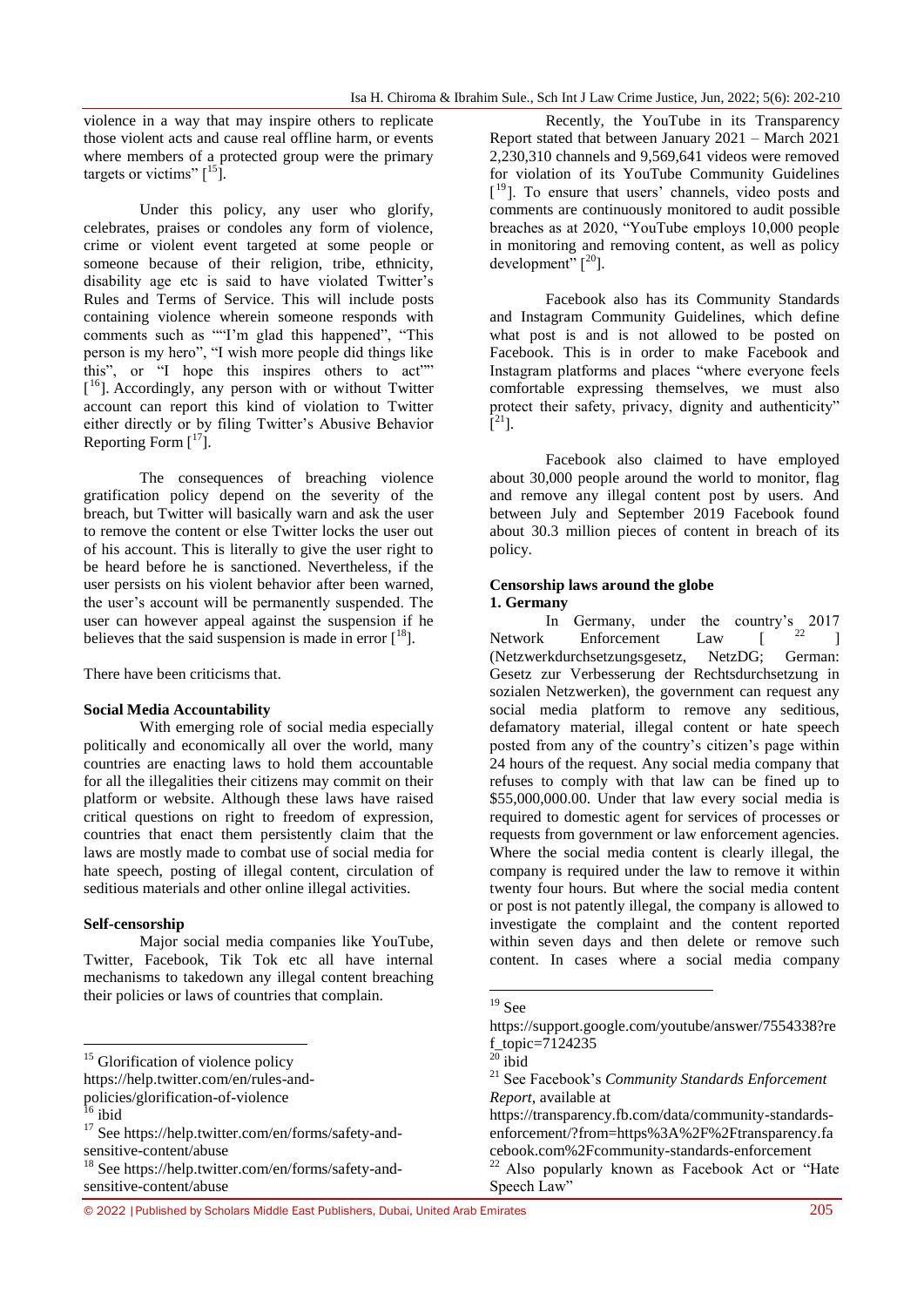receives more than one hundred complaint in a year, the company must publish, twice a year details of the complaint in a Gazette stating the criteria they adopt in resolving such complaints. The company must also make available same published report on their social media website home page for the world to know, one month after the end every month  $\lceil^{23} \rceil$ .

It should be noted however that the law does not in any way introduce a new set of illegal online acts punishable under the German law. It however seek to enforce various laws in Germany"s criminal code relating to illegal acts and offences, like hate speech, defamation, sedition, terrorism, depiction of violence, forgery, child phonography etc.

# **2. Australia**

In 2019, the Australia"s Sharing of Abhorrent Violent Material Act in 2019  $[^{24}]$  received the Royal Assent. The law came to amend the Australia"s Criminal Code 1995. This law majorly followed the Christchurch terrorist attack on 15 March 2019 and is intended to compliment other existing laws on online content take-down under Schedules 5 and 7 of the *Broadcasting Services Act 1992* (Cth)  $\int^{25}$ 1.

The law defined abhorrent violent material as any material audio, visual or audio-visual that records or streams abhorrent violent conduct engaged in by one or more persons that reasonable persons would regard as being, in all the circumstances, offensive. And it is immaterial whether the said abhorrent conduct is engaged within or outside Australia. A person is said to have engaged in abhorrent violent conduct if he engages in a terrorist act, murder, torture, rape, kidnap etc.

Social media companies, internet service providers, content service providers and hosting companies commit an offence if they have reasonable grounds to believe that their services can be used to access "abhorrent violent material that records or streams abhorrent violent conduct that has occurred, or is occurring, in Australia and that is not reported to Australian Federal Police within a reasonable time after becoming aware of the existence of the said material  $[<sup>26</sup>]$ . It is also immaterial that either the service provider or its services is within or outside Australia. All internet

1

service and content providers and hosting companies, whether or not their services are provided within or outside Australia are duty-bound to remove such violent content immediately else they commit an offence under the law and can be sanctioned for up to 3 years imprisonment and a whooping sum of \$2.1 million as fine for individuals and up to \$10.5 million or 10% of the annual turnover for a corporate organization.

There is also *Enhancing Online Safety Act*  2015<sup>[27</sup>] which empowers eSafatey Commission to demand social media companies to take down, remove or delete any abusive content post on their platform. The law followed Charlotte Dawson  $[28]$  death after she committed suicide as a result of cyber-bullying campaign against her throughout Australia  $[29]$ . One very interesting innovation about the Act is the establishment of the office of eSafety Commissioner. The commissioner is responsible for promoting online safety for Australians, receiving and administering complaints for cyber-bullying material targeted at an Australian child and objections on non-consensual sharing of intimate images. The commissioner is also responsible for administering the online content scheme under Broadcasting Services Act 1992 and for ensuring compliance with the Act by all persons and agencies in Australia  $\int^{30}$ ].

Under the Act, any Australian child (or any "responsible person" (child"s parent guardian on behalf of the child) who has reason to believe that he is a subject of cyber-bullying on any social media or relevant electronic service can complaint to the Commissioner. So also any Australian child who has reason to believe that when he was a child he was a target of cyber-bullying on any social media can complain to the Commissioner within six months of becoming 18 years. Under the Act, no person ordinarily resident in Australia shall post or threaten to post any intimate images of another person ordinarily resident in Australia on social media without the consent of that person  $\lceil$ <sup>31</sup>].

1

<sup>29</sup> See *Charlotte Dawson found dead after long and public battle with depression* [https://www.news.com.au/charlotte-dawson-found](https://www.news.com.au/charlotte-dawson-found-dead-after-long-and-public-battle-with-depression/news-story/4d3f4302f5fad49af82ffab4b90e6e8e)[dead-after-long-and-public-battle-with](https://www.news.com.au/charlotte-dawson-found-dead-after-long-and-public-battle-with-depression/news-story/4d3f4302f5fad49af82ffab4b90e6e8e)[depression/news](https://www.news.com.au/charlotte-dawson-found-dead-after-long-and-public-battle-with-depression/news-story/4d3f4302f5fad49af82ffab4b90e6e8e)[story/4d3f4302f5fad49af82ffab4b90e6e8e](https://www.news.com.au/charlotte-dawson-found-dead-after-long-and-public-battle-with-depression/news-story/4d3f4302f5fad49af82ffab4b90e6e8e)  $30$  See part 2, Sections 13-16 of the Act  $31$  Note that under sections 89 and 90 of the Act, the

© 2022 |Published by Scholars Middle East Publishers, Dubai, United Arab Emirates 206

<sup>23</sup> See Heidi Tworek and Paddy Leerssen *An Analysis of Germany's NetzDG Law* available at [https://www.ivir.nl/publicaties/download/NetzDG\\_Two](https://www.ivir.nl/publicaties/download/NetzDG_Tworek_Leerssen_April_2019.pdf) [rek\\_Leerssen\\_April\\_2019.pdf](https://www.ivir.nl/publicaties/download/NetzDG_Tworek_Leerssen_April_2019.pdf)

 $24$  No. 38, of 2019; accessed and downloaded at <https://www.legislation.gov.au/Details/C2019A00038> <sup>25</sup> See Kylie Pappalardo *Criminal Code Amendment (Sharing of Abhorrent Violent Material) Act 2019* [https://wilmap.stanford.edu/entries/criminal-code](https://wilmap.stanford.edu/entries/criminal-code-amendment-sharing-abhorrent-violent-material-act-2019)[amendment-sharing-abhorrent-violent-material-act-](https://wilmap.stanford.edu/entries/criminal-code-amendment-sharing-abhorrent-violent-material-act-2019)[2019](https://wilmap.stanford.edu/entries/criminal-code-amendment-sharing-abhorrent-violent-material-act-2019)

 $26 \text{ See section } 474.33 \text{ of the Act}$ 

<sup>&</sup>lt;sup>27</sup> Downloadable from

<https://www.legislation.gov.au/Details/C2018C00356> She was a New Zealand–Australian television personality, was also a judge on Australia"s Next Top Model. She had also been the fashion editor for Woman"s Day and style editor for New Idea.

Commissioner, his staff and his delegates are immune from criminal and civil suits while carrying out the functions of his office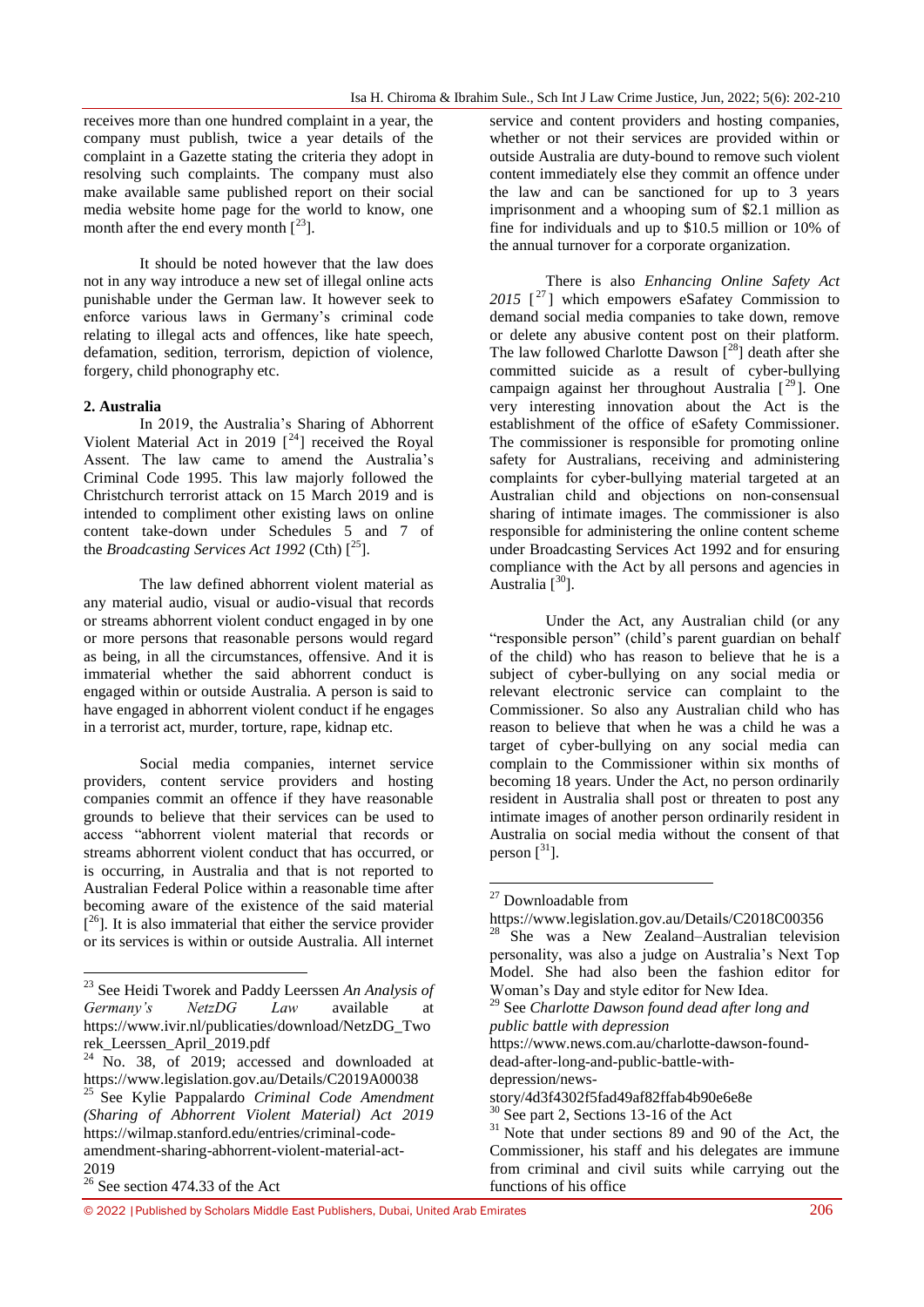The Commissioner also has powers under the Act to order any social media company, internet service or content that depicted intimate image of any Australian without his consent to remove such material.

# **3. Russia**

Under the Soviet Union, censorship was always part of the Russia"s government culture. As early as December 1918, the Revolutionary Military Council of the Russian Republic enacted the Statute of Military Censorship. And by 1922 Glavlit was established to take responsibility for censoring all printed and photographic materials and all works meant to be published throughout the then USSR  $[32]$ . With the collapse of the Soviet Russia and coming in of a new democratic Russia censorship was formally banned. Until the 2000, there wasn"t any law or regulation directly censorship of media. However, Doctrine of Information Security was passed in the year 2000, though not an enforceable law, it clearly but indirectly "outlines the new state thinking concerning the problem of information security from the state"s point of view". The aftermath of many terrorists' attack necessitated unsuccessful attempt in 2004 to amend Mass Media Law prescribing the extent of terrorists attack reportage and especially Article 4 seeking to prohibit the use of mass media for fuelling ethnic, social, class or religious feud/strife. However, few months after Dubrovka Theatre hostage taking the controversial Convention on Counter-Terrorism was passed.

The internet and social media were loosely free before the 2012 protests. After these protests the government accused the social media companies of allowing their platforms to be used by the "nation"s enemies" to incite the protests.

A new law in Russia, though not expressly deals with social media contents, material or information, can indirectly control not only social media content but shutdown the entire social media company"s website or the entire internet throughout the country.

Under the law, the Kremlin can switch off any connections within Russia or to the internet in cases of emergency. The law mandated all internet service providers to route their internet traffic and data through state-controlled servers by installing Deep Packet Inspection (DPI) capable of inspecting the exact source of any internet traffic coming to Russia from all over the world. The Ministry of Telecom and Mass Communications established a powerful censorship

agency called Roskomnadzor (Federal Service for Supervision in the Sphere of Telecom, Information Technologies and Mass Communications). The agency is empowered to shut down or block any websites that encourage or incites violence or protest or that propagate suspected extremist content, or it violates "established order. In 2016 President Putin signed a la that prohibits and bans the use of any anonymous website or VPN. The law also mandated internet companies to restrict access to any user that is found to be distributing an illegal content  $\left[\frac{33}{2}\right]$ . Between 2014 and 2018 Roskomnadzor blocked and blacklisted hundreds of websites and domains including Daily Motion, Archive.is, LINE, Reddit, LinkedIn, Telegram, WeChat (for a week) and tens of other websites.

# **The Twitter realities in Nigeria**

After the Nigeria-twitter brouhaha, the Nigeria"s ministry of information announced that, all Twitter operations were "suspended" in Nigeria. Nevertheless, critically speaking, the word "suspension" is inappropriately used by either the ministry of information or the minister for information. It appears that the users of the word "suspension" are either unaware of the way internet operates or are literally thinking that Twitter must have gotten license to operate in Nigeria which license could now be suspended.

Does Twitter require any license to 'operate' in Nigeria? Technically speaking, looking at how freely intricate the internet is, Twitter does not require anybody"s license to operate anywhere. Even if the government insists on licensing before operation, with certain freely available simple internet maneuvers and tricks anybody with internet can access Twitter services without he himself acquiring any license from the Nigerian government.

For a person to get connected to Twitter and have an account, all that one needs is internet connectivity, with or without the license of any regulatory agency.

# **Does Twitter operate in Nigeria?**

 $\overline{a}$ 

Literally speaking, to operate within a country is to have a physical or recognizable presence in that country for instance, by getting a physically identifiable office, site, location or person or agent or representative or representation within that country. If one understands very well how the internet operates, the answer to the question whether Twitter operates in Nigeria is dependent upon whether by the nature of its activities Twitter needs a physical presence in Nigeria to operate. Of course not. This is because, Nigerians have been accessing Twitter unrestrictedly using several freely available mobile phone apps, computer softwares and

<sup>1</sup>  $32$  See Pietiläinen, J & Strovsky, 'Why Do Russians Support Censorship of the Media? ' , Russian Journal of Communication , 2010, Vol 3 , no. 1-2 , pp. 53-71, available on<http://hdl.handle.net/10138/24366> accessed on 12th October, 2021

<sup>&</sup>lt;sup>33</sup> See Federal law of Russian Federation no. 139-FZ of 2012-07-28)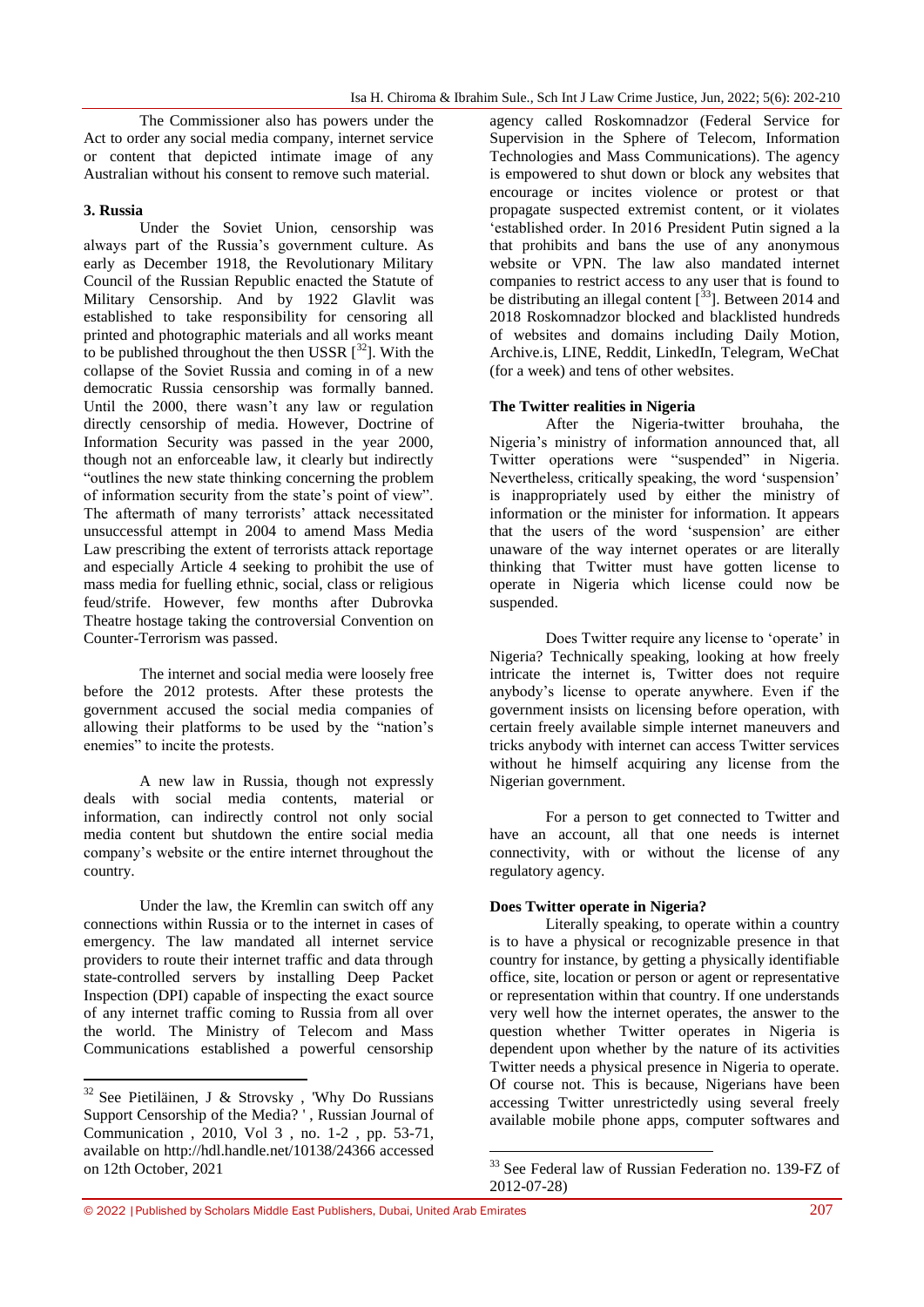sms codes. To this date, Twitter doesn't have an office anywhere in Nigeria but even at this the Federal Government couldn't deny Twitter's operations in Nigeria and that is why it is suspending them.

Twitter operates in the cloud and no one controls the cloud and no one can, so no one can suspend Twitter's operations completely indefinitely anywhere.

# **Can Twitter"s operations be suspended?**

To begin with, let's first understand that 'suspending' someone's 'operations' will entail closing or shutting down someone's physical operations, preventing someone from carrying out one's usual businesses in a given place and taking all the necessary steps to sanction someone if one errs. When an airline's operations are suspended all its aircrafts will be grounded and practical steps will be taken to sanction that erring airline. Well, can this happen to Twitter, now that its 'operations' are 'suspended' in Nigeria?

Well, I can humbly say no. To take home this point, one may first literally, well may be in one's timidity being a villager like me, ask- does Twitter have office in Nigeria that its 'operations' can be 'suspended'?

Or in a more sarcastic tune one may still ask when did Nigeria grant Twitter a license that can now be suspended?

As a curious internet user, as far as internet is concerned no one grants anyone any license to use the Internet anywhere and anyhow, to belong or not to belong to any social media, to post or not to post anything, anytime anywhere. In so far as you have the data to get connected, you are your own master, well except if you do not know, but no one can restrict you from accessing or connecting to any site. Twitter doesn't have an office in Nigeria in a literal sense, it uses Internet, sms and so many other ways to connect people and disseminate information among them, its operations are in the 'cloud' and therefore cannot be suspended completely the way an airline's services can be suspended. Even if the word 'suspension' in this sense is loosely used to mean banning or restricting access to Twitter, records have shown that no country, including China (which never ever allowed Twitter access) that has the capacity to completely ban, restrict or prevent its citizens from accessing Twitter, as there are many ways to access it and many more are being invented.

Again, Twitter does not compel anyone to have an account with it or citizens of any country to use its services, all users freely join, so how can you suspend someone you voluntarily ask to accept you, well who suspends who? The worst that can happen in one's bitter relationship with Twitter if one doesn't like the way they serve one is for one to quitely deactivate

and delete one's account. Learning from experience, recently, several countries, like China, Egypt, Iran, North Korea and Turkmenistan that unsuccessfully ban (I don't want use 'suspend') Twitter for some reasons from their countries, succeeded only in opening the eyes of their citizens to several other ways, workarounds and bypasses of using using Internet to access Twitter that can as well be used for certain obnoxious cyber crimes. While on one hand it is practically impossible to completely ban access to Internet, by extension Twitter, on the other hand, while voyaging for alternatives one may discover alot of hitherto undiscoverable and tempting dark side of the internet that may open one's vulnerable eyes to floodgates of heinous cyber crimes. Possibly further, as Twitter makes money from our tweets that its recent market cap is \$54.35 billion, Twitter will definitely innovate and propogate several means of accessing its services by Nigerians regardless of whatever suspension and probable consequential prosecutions of innocent users, just as they did in some countries.

Possibly still, some Nigerians may seek to claim a right 'to tweet' out of this suspension quagmire by extending their right to freedom of expression under the Nigerian Const.

# **Some practical options for Nigeria**

Looking at the Twitter operations and its selfcensorship provisions, the Nigerian government can have several more practicable options against Twitter than claiming to have suspected Twitter's operations.

# **1. Emergency Discloser Requests provided under Guidelines for Law Enforcement**

Under this, law enforcement agencies may request that certain information about some Twitter user involved in danger of death or serious injury be disclosed to them in order to save or rescue that user. Nevertheless, Twitter accepts and honours those requests upon "a good faith belief that there is an exigent emergency involving a danger of death or serious physical injury to a person, we may provide any available information necessary to prevent that harm" ibid. So it is the law enforcement agency"s responsibility to state clear facts to convince Twitter that the said Twitter user is in danger of death or serious injury for Twitter to accept the request. Such requests are to be submitted to the Twitter"s Legal Requests Submission site containing the user's username and URL, his identity, type of emergency and the reason for the emergency  $\int^{34}$ .

 $\frac{1}{34}$ 

[https://legalrequests.twitter.com/forms/landing\\_disclai](https://legalrequests.twitter.com/forms/landing_disclaimer) [mer](https://legalrequests.twitter.com/forms/landing_disclaimer)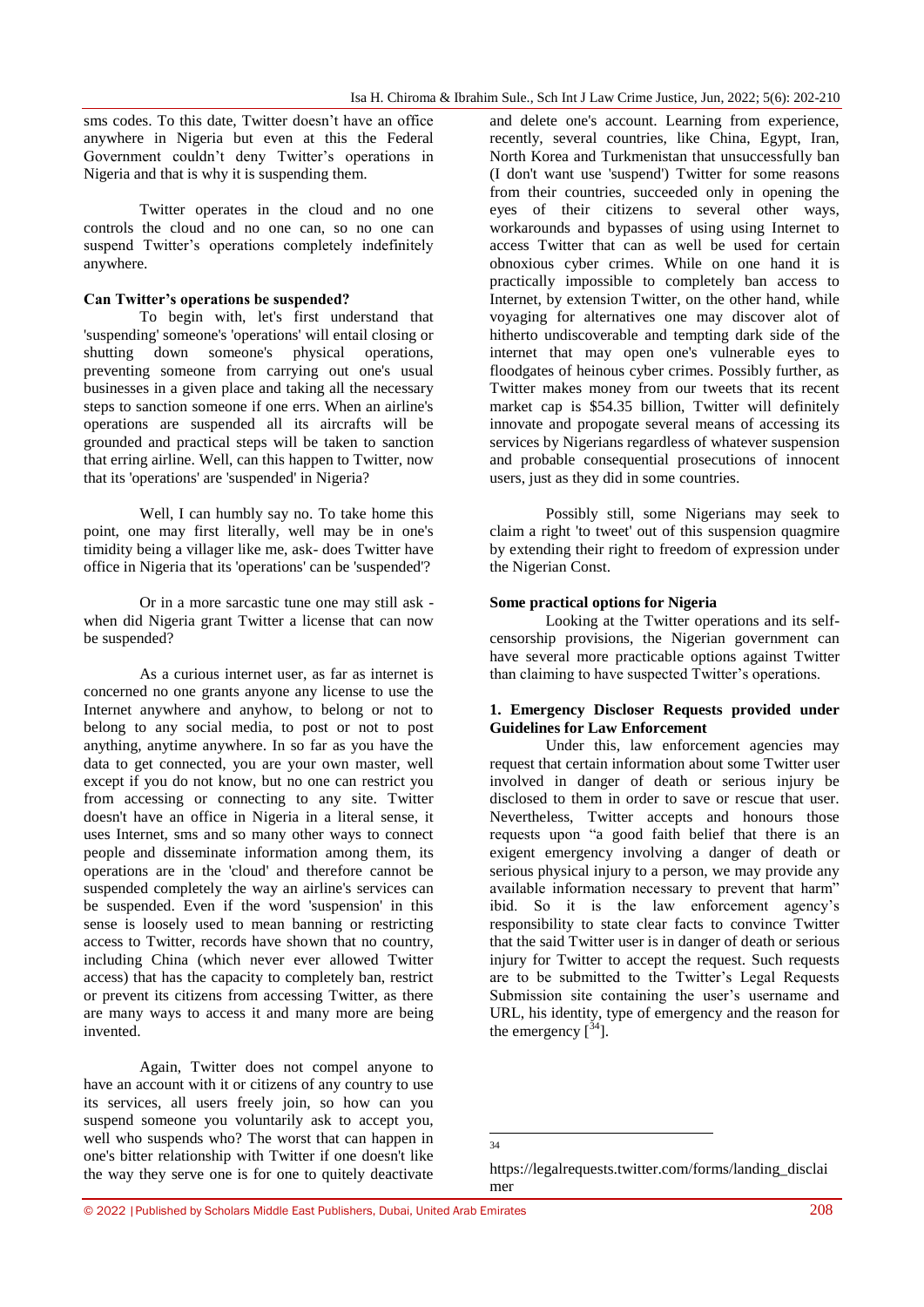# **2. Raise the issue with Tweeter and demand that offensive tweets be removed for breach of its Terms of Service.**

These requests are brought by government agencies believing that a Twitter user's account violates their local laws

3. *"Country-Withheld Content – "*by which Twitter enabled governments and their representatives to formally request that Twit- ter withhold tweets and/or whole accounts within the boundaries of a specific country" and once Twitter receives the request, it will determine its legitimacy and if is lawfully made, will withheld Twitter content in a country and allows it in another country.

It is to be noted that, from 2012, Twitter started publishing its Transparency Reports to date. Twitter in its 2021 Transparency Report surprisingly stated thus:

"The [United States](https://transparency.twitter.com/en/reports/countries/us.html) [\[2\]](https://transparency.twitter.com/en/reports/information-requests.html#anchor-9-1) has been the top overall requesting country since the first Twitter Transparency Report, where it accounted for 80% of all global requests in 2012.

Today, the United States remains the single largest source of government requests, but now only accounts for 27% of the global volume, and 39% of global accounts specified. The second highest volume of requests originate from [India,](https://transparency.twitter.com/en/reports/countries/in.html) comprising 21% of global information requests, and nearly 25% of global accounts specified. Notably, [Japan](https://transparency.twitter.com/en/reports/countries/jp.html) had previously been the second largest requester since [Transparency Report](https://transparency.twitter.com/en/reports/information-requests.html#2016-jan-jun)   $9"$   $\lceil^{35}$ ].

# **4. Preservation Requests**

Another option is Preservation Requests *by which a government can demand that some information in the tweets of persons under investigation be preserved until investigation is completed. Upon receipt of that request, "*will temporarily preserve, but not disclose, a snapshot of the relevant account information for 90 days pending issuance and service of valid legal process". Twitter may "may honor requests for extensions of preservation requests, but encourage law enforcement agencies to seek records through the appropriate channels in a timely manner, as we cannot guarantee that requested information will be available".

Surprisingly still, the largest number of Preservation Request comes from the United States with about 58% request, followed by India with 18% request, the two accounted for 76% of all the global requests.

#### $\overline{\phantom{a}}$ <sup>35</sup> Top Requesters:

[https://transparency.twitter.com/en/reports/information](https://transparency.twitter.com/en/reports/information-requests.html#2020-jan-jun)[requests.html#2020-jan-jun](https://transparency.twitter.com/en/reports/information-requests.html#2020-jan-jun)

Twitter also receives requests from both governments and other agencies to unmask, reveal or give details or identities of accounts with anonymous or pseudonymous Twitter users. United States also has the largest requests so far basing their requests on  $1<sup>st</sup>$ Amendment grounds. Twitter however always objects to such request which normally end in court. As of June 2020, Twitter received 14 requests from the US all of which it objected and the US government took the matter to court on 3 requests.

# **CONCLUSION**

There is no doubt that right to freedom of expression has been guaranteed under the Nigerian Constitution and courts have been purposefully interpreting this provision effectively to prevent government"s unreasonable interference outside the provisions of section 45 of the CFRN 1999  $\int^{36}$ ]. Recently, with the increasing growth inn social media expressions against several government policies and actions and numerous politically or religiously hurtful statements by social media users, there has been an attempt by the government to pass a bill that many considered as an attempt to censor social media. This was resisted by many non-governmental organisations, student groups, politicians etc.

There has also been an attempt to increase the power of the Nigerian Broadcasting Commission to include censoring social media and online content post by Nigerians. The Minister for Information during a radio programme expressed Nigeria"s willingness to follow other countries like Algeria, Pakistan, UK, Turkey etc where social media and online media content are being censored for hate speech and other offences  $\begin{bmatrix} 37 \end{bmatrix}$ . Though freedom of expression is guaranteed by the Nigerian Constitution, the country has not left the use or abuse of the internet uncensured. In 2015, it passed *Cybercrime (Prohibition, Prevention etc) Act* through which many illegal activities, spamming, scamming, cyber stalking, identity theft etc being carried out through the internet are being censured. However, the Act doesn"t criminalize or seek to censure any kind of free-speech made online, though it is likely the government could use its wide draconian provisions mostly favorable to government to target certain pressure groups and non-governmental organizations and indirectly seek to censure their social media posts and statements. Although there are no clear

1

**<sup>5.</sup> Requests to Unmask**

<sup>&</sup>lt;sup>36</sup> See section 39 and 45 of the CFRN 1999

<sup>37</sup> Yusuf Akinpolu, "Social Media Censorship: How Countries Nigeria Seeks to Emulate Fare in Human Development", *Premium Times*, (June 2021) available on

[https://www.premiumtimesng.com/news/headlines/468](https://www.premiumtimesng.com/news/headlines/468835-social-media-censorship-how-countries-nigeria-seeks-to-emulate-fare-in-human-development.html) [835-social-media-censorship-how-countries-nigeria](https://www.premiumtimesng.com/news/headlines/468835-social-media-censorship-how-countries-nigeria-seeks-to-emulate-fare-in-human-development.html)[seeks-to-emulate-fare-in-human-development.html>](https://www.premiumtimesng.com/news/headlines/468835-social-media-censorship-how-countries-nigeria-seeks-to-emulate-fare-in-human-development.html) accessed on  $7<sup>th</sup>$  December, 2021

<sup>© 2022</sup> |Published by Scholars Middle East Publishers, Dubai, United Arab Emirates 209